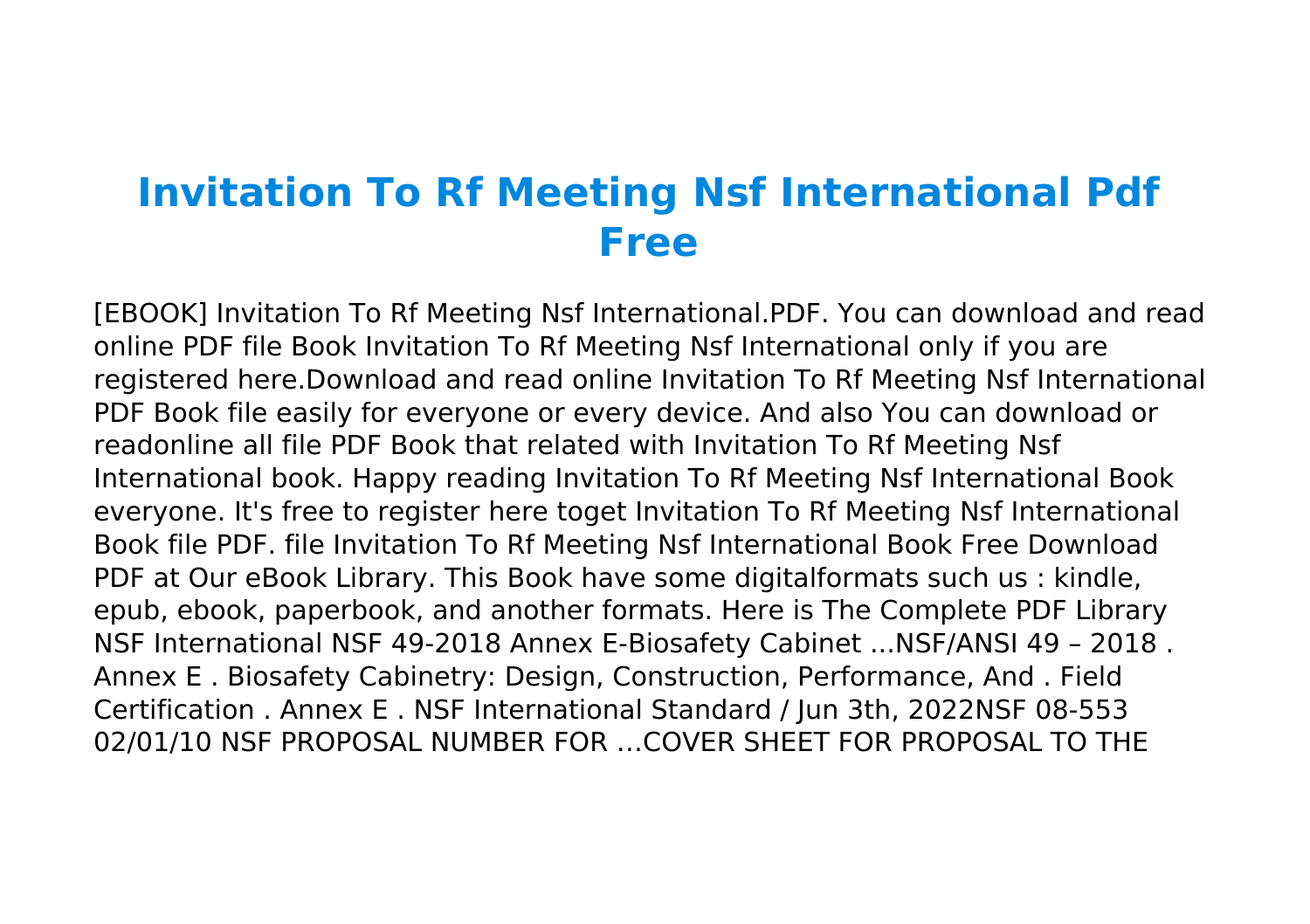NATIONAL SCIENCE FOUNDATION FOR NSF USE ONLY NSF PROPOSAL NUMBER DATE RECEIVED NUMBER OF COPIES DIVISION ASSIGNED FUND CODE DUNS# (Data Universal Numbering System) FILE LOCATION FOR CONSIDERATION BY NSF ORGANIZATION UNIT(S) (Indicate Th Jun 11th, 2022NSF/ANSI 49 NSF/ANSI 49 -22010 010 - MABSAVersions Of NSF/ANSI 49 Prior To 2009 Edition Shall Conform To UL 61010A-1 Or May Refer To NSF 49 – 1992 For Electrical Leakage, Ground Circuit Resistance, And Polarity Tests If Necessary. FF..88Electrical Leakage & Ground Lectrical Leaka May 16th, 2022.

AquaCera CeraMetix Filter NSF Standard 53, And NSF ...NSF Standard 53, And NSF Standard 42 Chemical Reduction Tests Results . ENVIROTEK LABORATORIES, INC. 33 Third Street, Bordentown, NJ 08505 ... Alpha-BHC 49.8 0.8 98.4 Ametryn 50.1 1.2 97.6 Atraton 51.3 1.3 97.5 Atrazine 9.1 1.4 84.6 Beta-BHC 49.2 1.5 97.0 Bromacil 51.2 0.8 98.4 ... Jan 8th, 2022Filter Element ProOne® G2.0 NSF Standard 53, And NSF ...NSF Standard 53, And NSF Standard 42 Chemical Reduction Tests Results . ENVIROTEK LABORATORIES, INC. Bordentown, New Jersey 08505 ... Trichlorofluoromethane 81.1 3.49 95.7 1,1-Dichloroethene 83.0 0.3 99.6 Methylene Chloride 81.2 1.7 97 .9 Trans-1,2-Dichloroehene 81.5 < 0.1 99.9+ MTBE 81.5 3.0 96

.3 ... Apr 14th, 2022Black Berkey Purification Element NSF Standard 53, And NSF